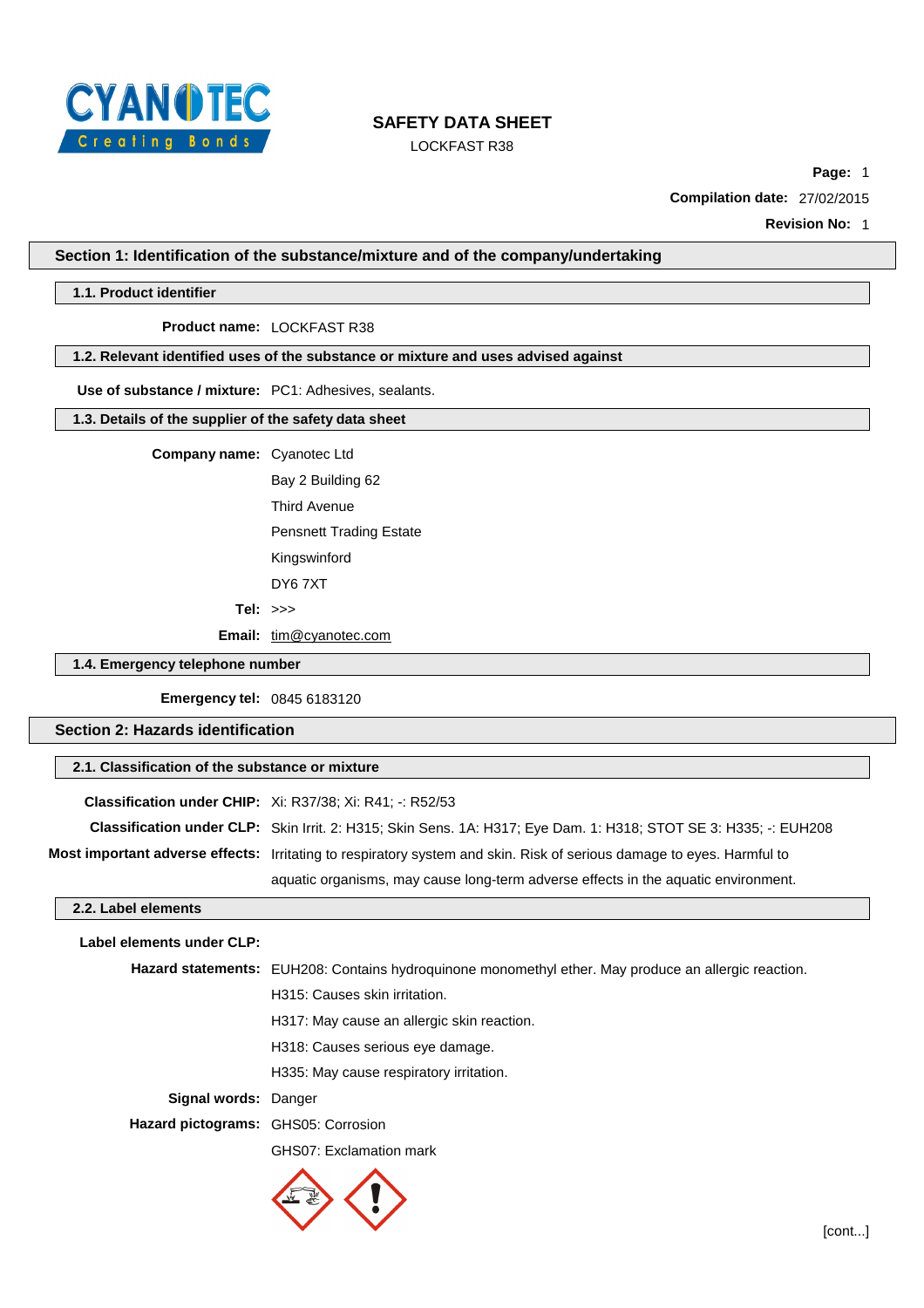## LOCKFAST R38

**Precautionary statements:** P280: Wear protective gloves/protective clothing/eye protection/face protection.

P304+340: IF INHALED: Remove victim to fresh air and keep at rest in a position comfortable for breathing. P305+351+338: IF IN EYES: Rinse cautiously with water for several minutes. Remove contact lenses, if present and easy to do. Continue rinsing.

P310: Immediately call a POISON CENTER or doctor.

P312: Call a POISON CENTER or doctor if you feel unwell.

P321: Specific treatment (see instructions on this label).

### **Label elements under CHIP:**

**Hazard symbols:** Irritant.



|                    | <b>Risk phrases:</b> R37/38: Irritating to respiratory system and skin.                                   |
|--------------------|-----------------------------------------------------------------------------------------------------------|
|                    | R41: Risk of serious damage to eyes.                                                                      |
|                    | R52/53: Harmful to aquatic organisms, may cause long-term adverse effects in the                          |
|                    | aquatic environment.                                                                                      |
|                    | <b>Safety phrases:</b> S26: In case of contact with eyes, rinse immediately with plenty of water and seek |
|                    | medical advice.                                                                                           |
|                    | S39: Wear eye / face protection.                                                                          |
|                    | Precautionary phrases: Contains hydroquinone monomethyl ether, 1-acetyl-2-phenylhydrazine. May produce an |
|                    | allergic reaction.                                                                                        |
| 2.3. Other hazards |                                                                                                           |

**PBT:** This product is not identified as a PBT/vPvB substance.

## **Section 3: Composition/information on ingredients**

**3.2. Mixtures**

### **Hazardous ingredients:**

#### TRIMETHYLOLPROPANE TRIMETHACRYLATE

| <b>EINECS</b> | CAS       | Classification<br>CHIP | <b>CLP Classification</b> | Percent |
|---------------|-----------|------------------------|---------------------------|---------|
|               | 3290-92-4 | N: R51/53              | Aquatic Chronic 4: H413   | 10%     |

## 2-CARBOXYETHYL ACRYLATE

| 246-359-9 | 24615-84-7 | C: R34 | Acute Tox. 4: H302; Aguatic Acute 1: | $1 - 10\%$ |
|-----------|------------|--------|--------------------------------------|------------|
|           |            |        | ' H400: Eye Dam. 1: H318: STOT SE 3: |            |
|           |            |        | H335; Aquatic Chronic 3: H412        |            |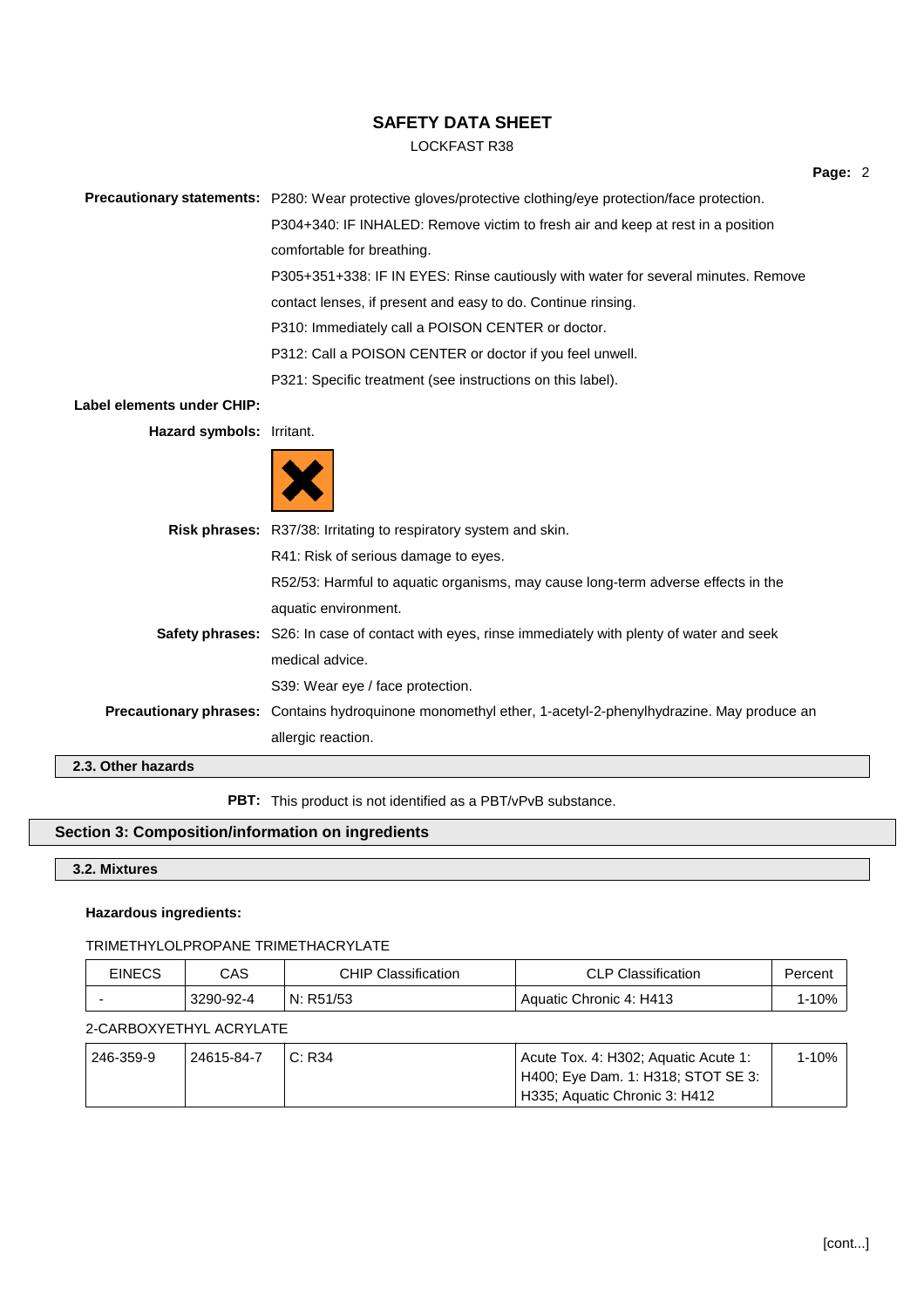LOCKFAST R38

## **Page:** 3

| <b>ACRYLIC ACID</b> |                      |                                                      |                                                                                                                                     |           |
|---------------------|----------------------|------------------------------------------------------|-------------------------------------------------------------------------------------------------------------------------------------|-----------|
| 201-177-9           | 79-10-7              | -: R10; Xn: R20/21/22; C: R35; N:<br>R <sub>50</sub> | Flam. Liq. 3: H226; Acute Tox. 4: H332;<br>Acute Tox. 4: H312; Acute Tox. 4: H302;<br>Skin Corr. 1A: H314; Aquatic Acute 1:<br>H400 | $1 - 10%$ |
|                     | CUMENE HYDROPEROXIDE |                                                      |                                                                                                                                     |           |

| 201-254-7 | $80 - 15 - 9$ |                          | O: R7; Xn: R21/22; T: R23; C: R34;   Org. Perox. EF: H242; Acute Tox. 3: | 1-10% |
|-----------|---------------|--------------------------|--------------------------------------------------------------------------|-------|
|           |               | Xn: R48/20/22; N: R51/53 | H331; Acute Tox. 4: H312; Acute Tox. 4:                                  |       |
|           |               |                          | <sup>1</sup> H302; STOT RE 2: H373; Skin Corr.                           |       |
|           |               |                          | 1B: H314                                                                 |       |

### N,N-DIMETHYL-P-TOLUIDINE - REACH registered number(s): 01-2119937766-23

| 202-805-4 | 99-97-8 | ' T: R23/24/25: Xn: R33: -: R52/53 | Acute Tox. 3: H331; Acute Tox. 3: H311; | $<$ 1% |
|-----------|---------|------------------------------------|-----------------------------------------|--------|
|           |         |                                    | Acute Tox. 3: H301; STOT RE 2: H373:    |        |
|           |         |                                    | Aquatic Chronic 3: H412                 |        |

## **Section 4: First aid measures**

## **4.1. Description of first aid measures**

| <b>Skin contact:</b> Remove all contaminated clothes and footwear immediately unless stuck to skin. Wash |
|----------------------------------------------------------------------------------------------------------|
| immediately with plenty of soap and water.                                                               |

**Eye contact:** Bathe the eye with running water for 15 minutes. Consult a doctor.

**Ingestion:** Wash out mouth with water. Consult a doctor.

**Inhalation:** Remove casualty from exposure ensuring one's own safety whilst doing so. Consult a doctor.

### **4.2. Most important symptoms and effects, both acute and delayed**

**Skin contact:** There may be irritation and redness at the site of contact.

**Eye contact:** There may be irritation and redness. The eyes may water profusely.

**Ingestion:** There may be soreness and redness of the mouth and throat.

**Inhalation:** There may be irritation of the throat with a feeling of tightness in the chest. Exposure may cause coughing or wheezing.

**Delayed / immediate effects:** Immediate effects can be expected after short-term exposure.

**4.3. Indication of any immediate medical attention and special treatment needed**

**Immediate / special treatment:** Eye bathing equipment should be available on the premises.

## **Section 5: Fire-fighting measures**

**5.1. Extinguishing media**

**Extinguishing media:** Suitable extinguishing media for the surrounding fire should be used. Use water spray

to cool containers.

## **5.2. Special hazards arising from the substance or mixture**

**Exposure hazards:** In combustion emits toxic fumes.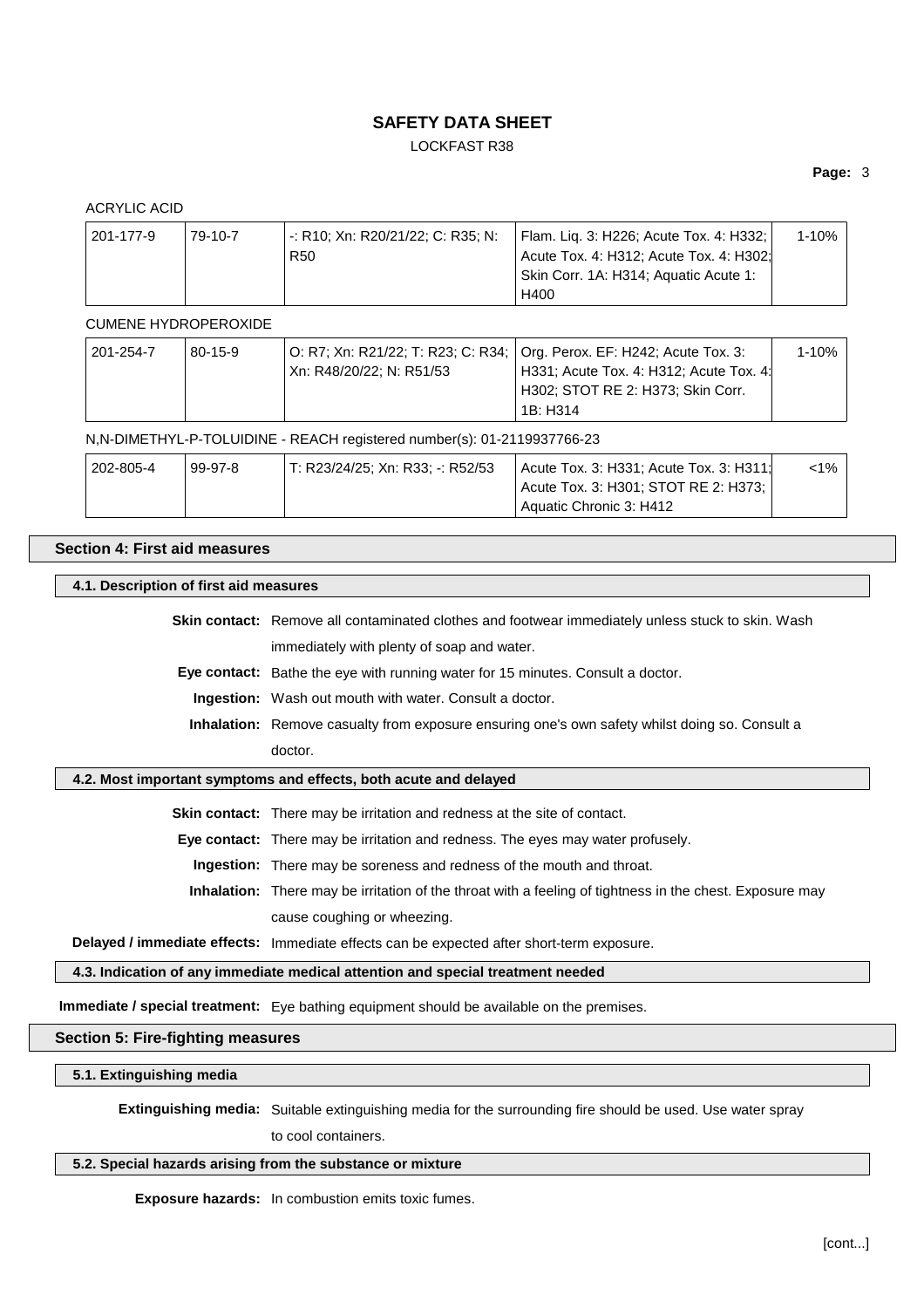## LOCKFAST R38

### **5.3. Advice for fire-fighters**

**Advice for fire-fighters:** Wear self-contained breathing apparatus. Wear protective clothing to prevent contact with skin and eyes.

### **Section 6: Accidental release measures**

### **6.1. Personal precautions, protective equipment and emergency procedures**

**Personal precautions:** Refer to section 8 of SDS for personal protection details. If outside do not approach from downwind. If outside keep bystanders upwind and away from danger point. Mark out the contaminated area with signs and prevent access to unauthorised personnel. Turn leaking containers leak-side up to prevent the escape of liquid.

### **6.2. Environmental precautions**

**Environmental precautions:** Do not discharge into drains or rivers. Contain the spillage using bunding.

## **6.3. Methods and material for containment and cleaning up**

**Clean-up procedures:** Absorb into dry earth or sand. Transfer to a closable, labelled salvage container for

disposal by an appropriate method.

## **6.4. Reference to other sections**

**Reference to other sections:** Refer to section 8 of SDS.

## **Section 7: Handling and storage**

#### **7.1. Precautions for safe handling**

**Handling requirements:** Avoid direct contact with the substance. Ensure there is sufficient ventilation of the area.

Do not handle in a confined space. Avoid the formation or spread of mists in the air.

### **7.2. Conditions for safe storage, including any incompatibilities**

**Storage conditions:** Store in cool, well ventilated area. Keep container tightly closed. The floor of the storage room must be impermeable to prevent the escape of liquids.

**Suitable packaging:** Polyethylene. Do not use steel containers.

**7.3. Specific end use(s)**

**Specific end use(s):** No data available.

#### **Section 8: Exposure controls/personal protection**

### **8.1. Control parameters**

**Hazardous ingredients:**

**ACRYLIC ACID**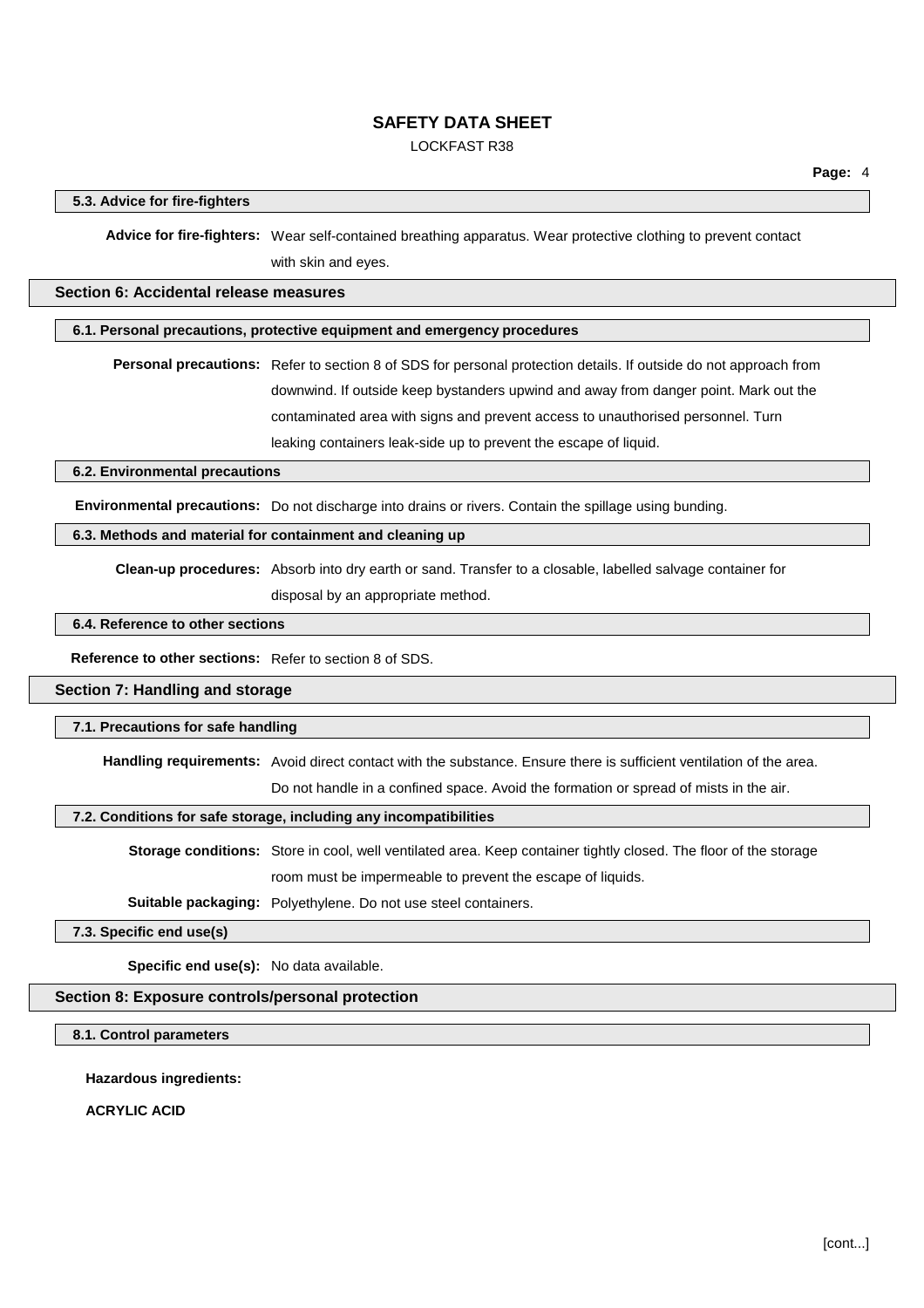## LOCKFAST R38

**Page:** 5

|                         | <b>Workplace exposure limits:</b>                |                                         |                                    | Respirable dust                                             |                                                                                                                 |                                     |  |
|-------------------------|--------------------------------------------------|-----------------------------------------|------------------------------------|-------------------------------------------------------------|-----------------------------------------------------------------------------------------------------------------|-------------------------------------|--|
|                         | <b>State</b>                                     | 8 hour TWA                              |                                    | 15 min. STEL                                                | 8 hour TWA                                                                                                      | 15 min. STEL                        |  |
|                         | <b>UK</b>                                        |                                         | 30 mg/m3                           | $60$ mg/m $3$                                               |                                                                                                                 |                                     |  |
| <b>DNEL/PNEC Values</b> |                                                  |                                         |                                    |                                                             |                                                                                                                 |                                     |  |
|                         | DNEL / PNEC No data available.                   |                                         |                                    |                                                             |                                                                                                                 |                                     |  |
|                         |                                                  |                                         |                                    |                                                             |                                                                                                                 |                                     |  |
|                         | 8.2. Exposure controls                           |                                         |                                    |                                                             |                                                                                                                 |                                     |  |
|                         |                                                  |                                         |                                    |                                                             | Engineering measures: Ensure there is sufficient ventilation of the area. The floor of the storage room must be |                                     |  |
|                         |                                                  |                                         |                                    | impermeable to prevent the escape of liquids.               |                                                                                                                 |                                     |  |
|                         |                                                  |                                         |                                    |                                                             | Respiratory protection: Self-contained breathing apparatus must be available in case of emergency.              |                                     |  |
|                         |                                                  | Hand protection: Protective gloves.     |                                    |                                                             |                                                                                                                 |                                     |  |
|                         |                                                  |                                         |                                    | Eye protection: Safety glasses. Ensure eye bath is to hand. |                                                                                                                 |                                     |  |
|                         |                                                  | Skin protection: Protective clothing.   |                                    |                                                             |                                                                                                                 |                                     |  |
|                         | Section 9: Physical and chemical properties      |                                         |                                    |                                                             |                                                                                                                 |                                     |  |
|                         |                                                  |                                         |                                    |                                                             |                                                                                                                 |                                     |  |
|                         |                                                  |                                         |                                    | 9.1. Information on basic physical and chemical properties  |                                                                                                                 |                                     |  |
|                         |                                                  | State: Liquid                           |                                    |                                                             |                                                                                                                 |                                     |  |
|                         |                                                  | Colour: Green                           |                                    |                                                             |                                                                                                                 |                                     |  |
|                         |                                                  |                                         | <b>Odour:</b> Characteristic odour |                                                             |                                                                                                                 |                                     |  |
|                         |                                                  |                                         |                                    | Evaporation rate: No data available.                        |                                                                                                                 |                                     |  |
|                         |                                                  | <b>Oxidising:</b> No data available.    |                                    |                                                             |                                                                                                                 |                                     |  |
|                         |                                                  | Solubility in water: Slightly soluble   |                                    |                                                             |                                                                                                                 |                                     |  |
|                         |                                                  | Also soluble in: Most organic solvents. |                                    |                                                             |                                                                                                                 |                                     |  |
|                         |                                                  | <b>Viscosity: Viscous</b>               |                                    |                                                             |                                                                                                                 |                                     |  |
|                         |                                                  | Kinematic viscosity: ~2500              |                                    |                                                             |                                                                                                                 |                                     |  |
|                         |                                                  |                                         |                                    | Viscosity test method: Cone and Plate @ 25°C (CPs)          |                                                                                                                 |                                     |  |
|                         |                                                  | Boiling point/range°C: >35              |                                    |                                                             | Melting point/range°C: No data available.                                                                       |                                     |  |
|                         | Flammability limits %: lower: No data available. |                                         |                                    |                                                             |                                                                                                                 | upper: No data available.           |  |
|                         |                                                  | Flash point°C: >93                      |                                    |                                                             | Part.coeff. n-octanol/water: No data available.                                                                 |                                     |  |
|                         |                                                  | Autoflammability°C: No data available.  |                                    |                                                             |                                                                                                                 | Vapour pressure: No data available. |  |
|                         |                                                  | Relative density: 1.08                  |                                    |                                                             |                                                                                                                 | pH: Not applicable.                 |  |
|                         |                                                  |                                         | VOC g/l: No data available.        |                                                             |                                                                                                                 |                                     |  |
|                         | 9.2. Other information                           |                                         |                                    |                                                             |                                                                                                                 |                                     |  |

**Other information:** No data available.

# **Section 10: Stability and reactivity**

**10.1. Reactivity**

**Reactivity:** Stable under recommended transport or storage conditions.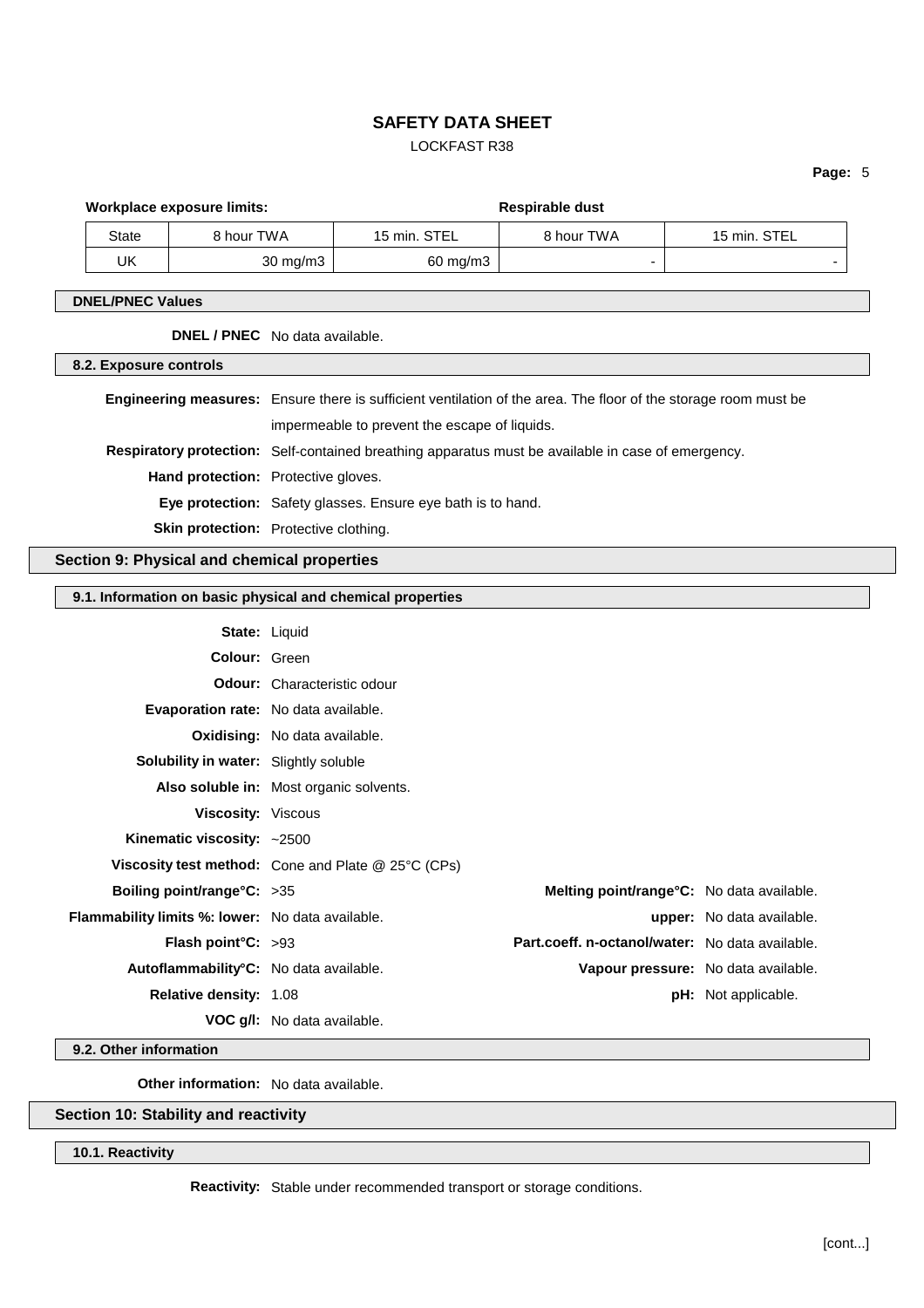## LOCKFAST R38

### **10.2. Chemical stability**

**Chemical stability:** Stable under normal conditions.

### **10.3. Possibility of hazardous reactions**

**Hazardous reactions:** Hazardous reactions will not occur under normal transport or storage conditions.

Decomposition may occur on exposure to conditions or materials listed below.

### **10.4. Conditions to avoid**

**Conditions to avoid:** Heat.

### **10.5. Incompatible materials**

**Materials to avoid:** Strong oxidising agents. Strong acids.

## **10.6. Hazardous decomposition products**

**Haz. decomp. products:** In combustion emits toxic fumes.

## **Section 11: Toxicological information**

### **11.1. Information on toxicological effects**

#### **Hazardous ingredients:**

## **ACRYLIC ACID**

| <b>IPR</b> | <b>RAT</b> | LD50 | 22   | mg/kg |
|------------|------------|------|------|-------|
| ORL        | <b>MUS</b> | LD50 | 830  | mg/kg |
| ORL        | <b>RAT</b> | LD50 | 1250 | mg/kg |
| SCU        | <b>MUS</b> | LD50 | 1590 | mg/kg |

### **CUMENE HYDROPEROXIDE**

| <sup>I</sup> ORL | <b>MUS</b> | LDLO | ∽<br>ັ | gm/kg |
|------------------|------------|------|--------|-------|
| ORL              | <b>RAT</b> | LD50 | 382    | mg/kg |
| SCU              | <b>RAT</b> | LD50 | 382    | mg/kg |

#### **N,N-DIMETHYL-P-TOLUIDINE**

| <b>IPR</b><br>. . | . MUS<br>__ | ∟ບບ<br>$ -$ | $\sim$ $\sim$<br>י י<br>$ -$ | . . |
|-------------------|-------------|-------------|------------------------------|-----|
|                   |             |             |                              |     |

### **Relevant effects for mixture:**

| Effect     | Route                 | <b>Basis</b>          |
|------------|-----------------------|-----------------------|
| Irritation | <b>DRM</b><br>OPT INH | Hazardous: calculated |

#### **Symptoms / routes of exposure**

**Skin contact:** There may be irritation and redness at the site of contact.

**Eye contact:** There may be irritation and redness. The eyes may water profusely.

**Ingestion:** There may be soreness and redness of the mouth and throat.

**Inhalation:** There may be irritation of the throat with a feeling of tightness in the chest. Exposure may cause coughing or wheezing. **Example 20** is a cause coughing or wheezing.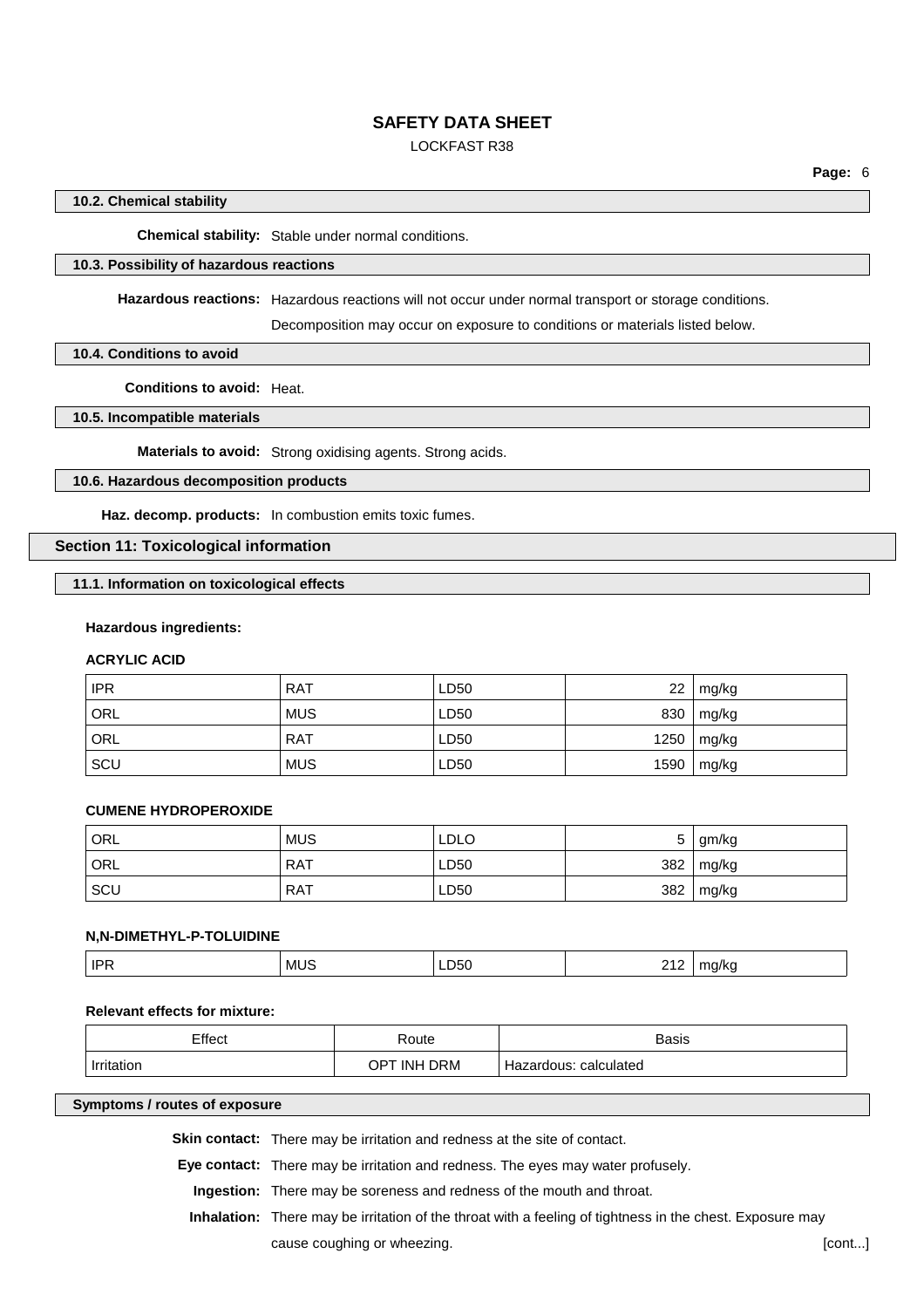## LOCKFAST R38

**Page:** 7

**Delayed / immediate effects:** Immediate effects can be expected after short-term exposure.

### **Section 12: Ecological information**

### **12.1. Toxicity**

**Ecotoxicity values:** No data available.

### **12.2. Persistence and degradability**

**Persistence and degradability:** Not biodegradable.

### **12.3. Bioaccumulative potential**

**Bioaccumulative potential:** Bioaccumulation potential.

**12.4. Mobility in soil**

**Mobility:** Readily absorbed into soil.

**12.5. Results of PBT and vPvB assessment**

**PBT identification:** This product is not identified as a PBT/vPvB substance.

**12.6. Other adverse effects**

**Other adverse effects:** Toxic to aquatic organisms. Toxic to soil organisms.

### **Section 13: Disposal considerations**

#### **13.1. Waste treatment methods**

**Disposal operations:** Transfer to a suitable container and arrange for collection by specialised disposal company.

> **NB:** The user's attention is drawn to the possible existence of regional or national regulations regarding disposal.

### **Section 14: Transport information**

**Transport class:** This product does not require a classification for transport.

### **Section 15: Regulatory information**

**15.1. Safety, health and environmental regulations/legislation specific for the substance or mixture**

**15.2. Chemical Safety Assessment**

## **Section 16: Other information**

## **Other information**

| <b>Other information:</b> This safety data sheet is prepared in accordance with Commission Regulation (EU) No                    |
|----------------------------------------------------------------------------------------------------------------------------------|
| 453/2010.                                                                                                                        |
| * indicates text in the SDS which has changed since the last revision.                                                           |
| Phrases used in s.2 and s.3: EUH208: Contains <name of="" sensitising="" substance="">. May produce an allergic reaction.</name> |
| H226: Flammable liquid and vapour.                                                                                               |
| H242: Heating may cause a fire.                                                                                                  |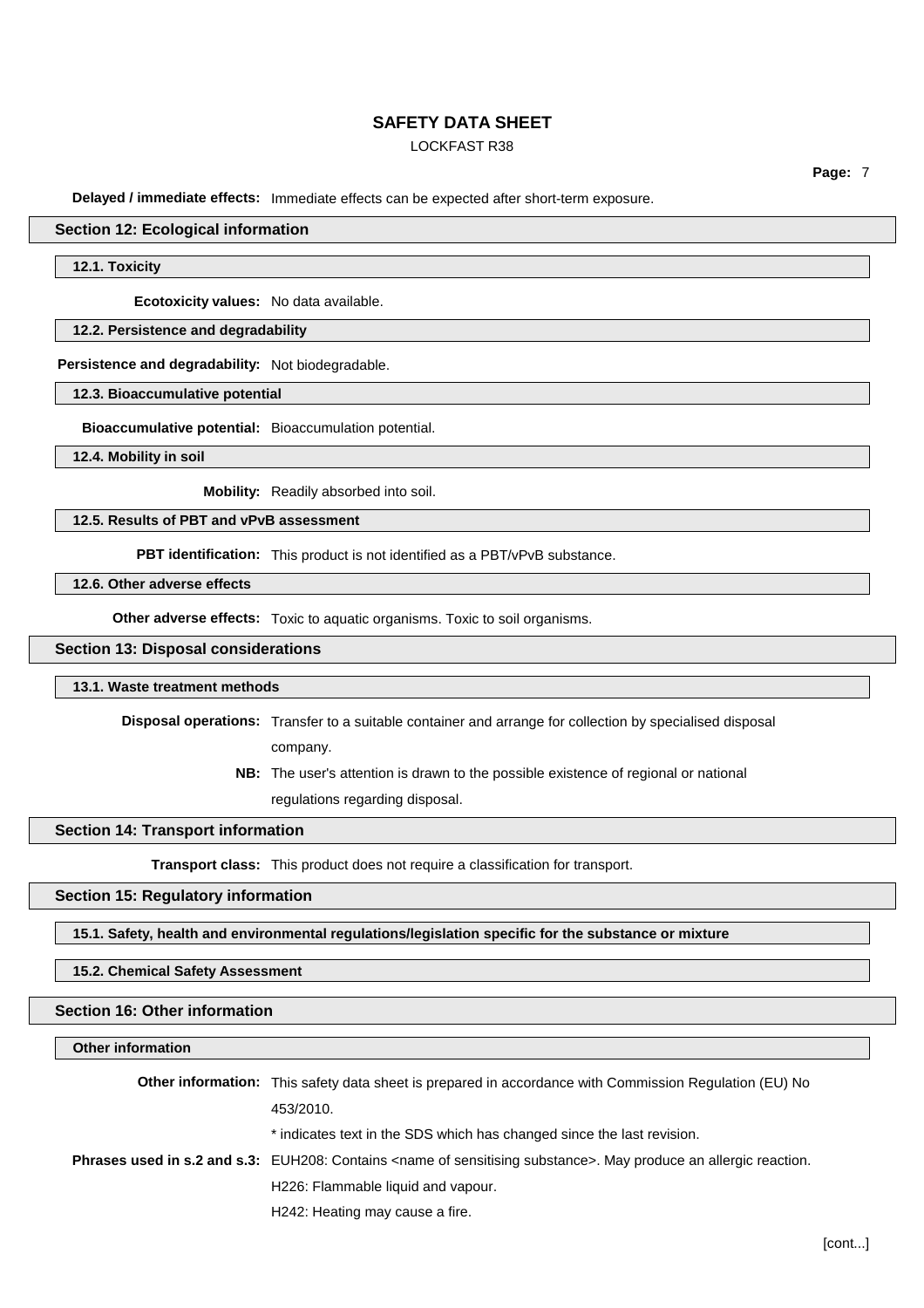## LOCKFAST R38

**Page:** 8

| H301: Toxic if swallowed.                                                                                                            |
|--------------------------------------------------------------------------------------------------------------------------------------|
| H302: Harmful if swallowed.                                                                                                          |
| H311: Toxic in contact with skin.                                                                                                    |
| H312: Harmful in contact with skin.                                                                                                  |
| H314: Causes severe skin burns and eye damage.                                                                                       |
| H315: Causes skin irritation.                                                                                                        |
| H317: May cause an allergic skin reaction.                                                                                           |
| H318: Causes serious eye damage.                                                                                                     |
| H331: Toxic if inhaled.                                                                                                              |
| H332: Harmful if inhaled.                                                                                                            |
| H335: May cause respiratory irritation.                                                                                              |
| H373: May cause damage to organs <or affected,="" all="" if="" known="" organs="" state=""> through</or>                             |
| prolonged or repeated exposure <state conclusively="" exposure="" if="" is="" it="" of="" proven="" route="" th="" that<=""></state> |
| no other routes of exposure cause the hazard>.                                                                                       |
| H400: Very toxic to aquatic life.                                                                                                    |
| H412: Harmful to aquatic life with long lasting effects.                                                                             |
| H413: May cause long lasting harmful effects to aquatic life.                                                                        |
| R7: May cause fire.                                                                                                                  |
| R10: Flammable.                                                                                                                      |
| R20/21/22: Harmful by inhalation, in contact with skin and if swallowed.                                                             |
| R21/22: Harmful in contact with skin and if swallowed.                                                                               |
| R23/24/25: Toxic by inhalation, in contact with skin and if swallowed.                                                               |
| R23: Toxic by inhalation.                                                                                                            |
| R33: Danger of cumulative effects.                                                                                                   |
| R34: Causes burns.                                                                                                                   |
| R35: Causes severe burns.                                                                                                            |
| R37/38: Irritating to respiratory system and skin.                                                                                   |
| R41: Risk of serious damage to eyes.                                                                                                 |
| R48/20/22: Harmful: danger of serious damage to health by prolonged exposure                                                         |
| through inhalation and if swallowed.                                                                                                 |
| R50: Very toxic to aquatic organisms.                                                                                                |
| R51/53: Toxic to aquatic organisms, may cause long-term adverse effects in the aquatic                                               |
| environment.                                                                                                                         |
| R52/53: Harmful to aquatic organisms, may cause long-term adverse effects in the                                                     |
| aquatic environment.                                                                                                                 |
| Legend to abbreviations: PNEC = predicted no effect level                                                                            |
| $DNEL = derived no effect level$                                                                                                     |
| $LD50 = median$ lethal dose                                                                                                          |
| $LC50$ = median lethal concentration                                                                                                 |
| EC50 = median effective concentration                                                                                                |